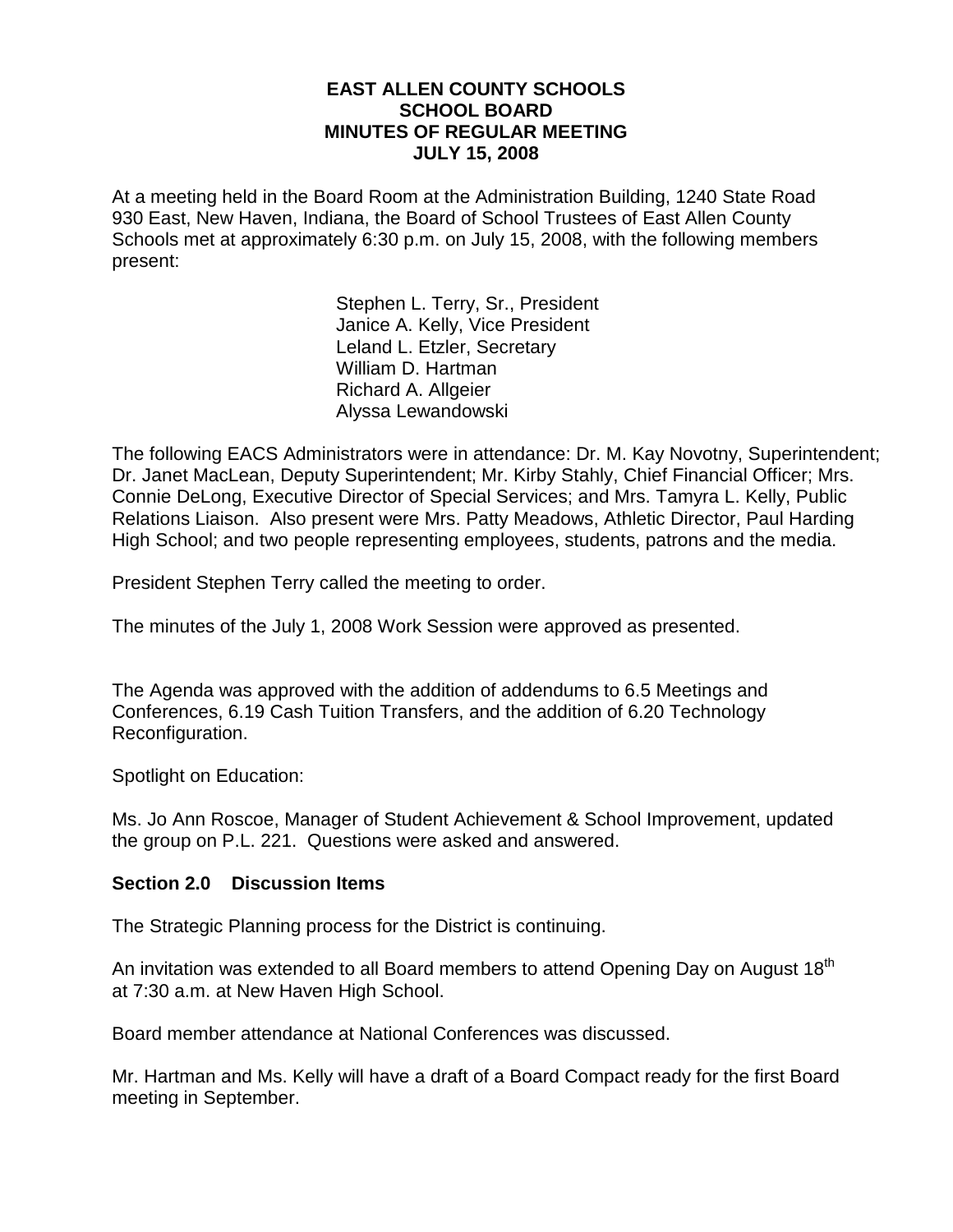Dr. MacLean shared information regarding proposed changes in the Technology Department's staffing for 2008-09.

# **Section 3.0 Public Expressions**

None

# **Section 4.0 Information Items**

#### Incidental Information

-Second Quarter Allocations/Grant Awards for EACS

The monthly Financial Status Report of the General Fund and Transportation Fund, along with the Financial Report, and the Food Service Activity Report were provided to the Board.

### **Section 5.0 Action Item**

None

### **Section 6.0 Consent Items**

Mr. Allgeier moved to approve the consent items with addendums as presented. Secretary Etzler seconded the motion and it passed unanimously. The following consent items were approved:

- 6.1 Approval of payroll claims for the payroll period ending June 6, 2008 in the amount of \$2,329,834.03; and for the payroll period ending June 20, 2008 in the amount of \$1,949,217.80.
- 6.2 Approval of vendor claims: 245959-246183, 245278-245293, 245599-245614, 245930-245952; manual checks 5358-5378, 17544-17549; and electronic transfers, 000753-000777, 000103, 062508, totaling \$7,692,332.48.
- 6.3 Approval to New Haven Middle School to accept a donation in the amount of \$1,500.00 from the Wal-Mart Foundation, in the amount of \$1,500.00, for the "We Care Project" to be used during the 2008-09 school year. These funds were received after NHMS completed the collection and distribution of money and items for this year's program.
- 6.4 Approval to extend offer of employment to Mr. Damian Disque, as a full time special education teacher at Monroeville Elementary School, for the 2008-09 school year.

Approval to extend an offer of employment to Mr. Robert Myers, as the full time instrumental music teacher at Leo Jr./Sr. High School, for the 2008-09 school year.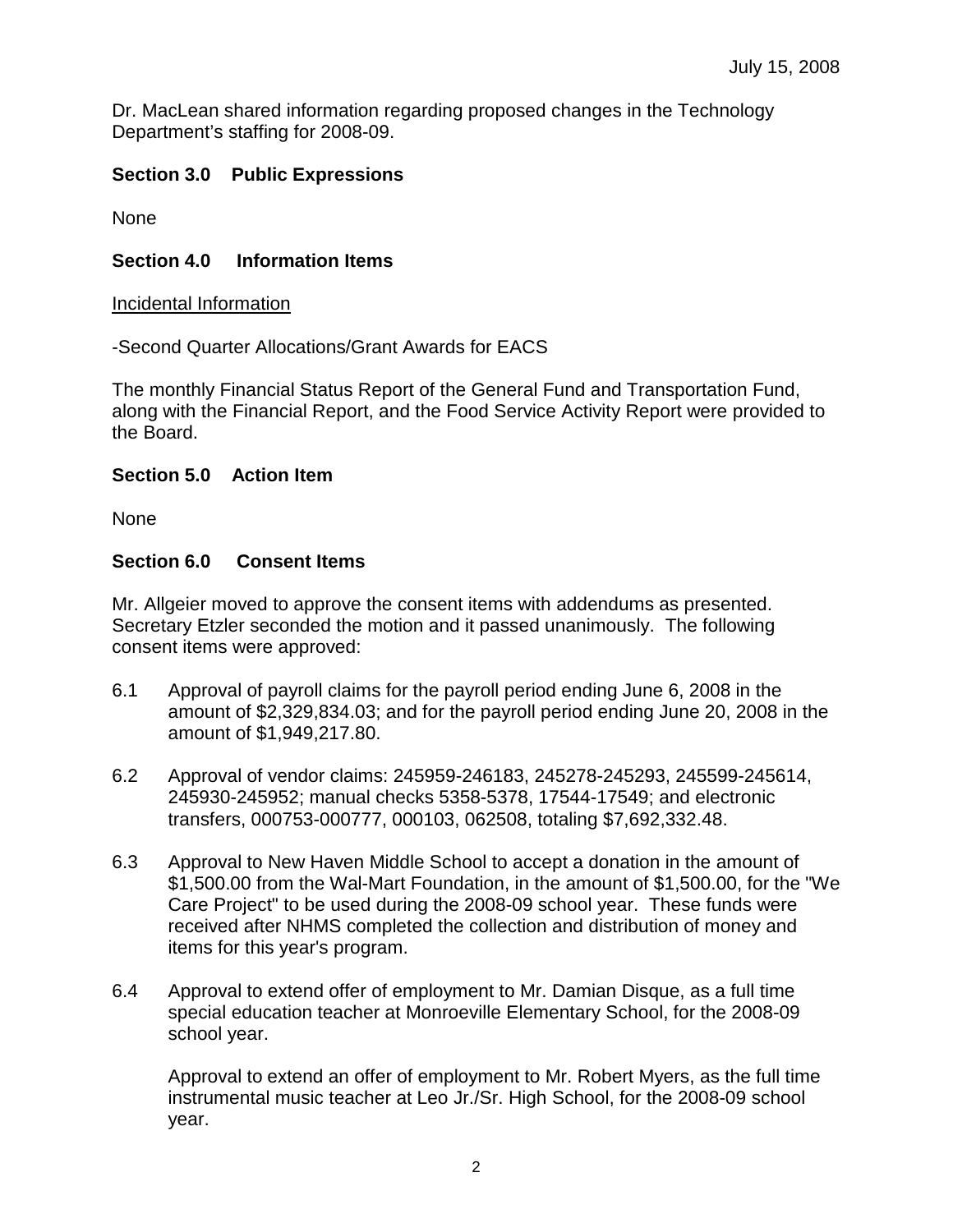Approval to extend an offer of employment to Ms. Paige Groves, as the full time special education teacher, at Woodlan Jr./Sr. High School, for the 2008-09 school year.

Approval to extend an offer of employment to Ms. Sara Beedy, as a half time kindergarten and half time special education teacher, at Harlan Elementary School for the 2008-09 school year.

Approval of assignment of Mrs. Patricia Meadows as Assistant Principal at Prince Chapman Academy, effective August 1, 2008.

 Acceptance of retirement and termination of employment of Ms. Annette May, teacher at New Haven High School, effective July 2, 2008.

Denial of leave of absence request to Mrs. Carey Minnich, Transportation Department, requested for the 2008-09 school year to pursue a career change.

- 6.5 Approval of Meetings and Conferences (see Exhibit A, incorporated herein).
- 6.6 Apply For and Receive 2007-08 Section 619 of Part B, IDEA Funding (see Exhibit B, incorporated herein).
- 6.7 Apply For and Receive 2007-08 P.L. 108-446, Part B, IDEA Pass-Through Funding (see Exhibit C, incorporated herein).
- 6.8 Apply For and Receive 2007-08 P.L. 108-446, Part B, IDEA Pass-Through Carry Over Funding (see Exhibit D, incorporated herein).
- 6.9 Apply For and Receive P.L. 108-446, Part B, IDEA Targeted Funds (Discretionary) (see Exhibit E, incorporated herein).
- 6.10 Apply For and Receive Funding for Efforts Supporting Diversity (see Exhibit F, incorporated herein).
- 6.11 Apply For and Receive Title I SES Pilot Program Participation (2008-09 SY) (see Exhibit G, incorporated herein).
- 6.12 Resolution to Use AS400 Software for Issuing and Receipting Educational Fees (see Exhibit H, incorporated herein).
- 6.13 Resolution to Transfer Funds Textbook Rental Fund (see Exhibit I, incorporated herein).
- 6.14 Contract with Educational Funding Group, Inc. and EACS (see Exhibit J, incorporated herein).
- 6.15 Administrators' Compensation for 2008-09 (see Exhibit K, incorporated herein).